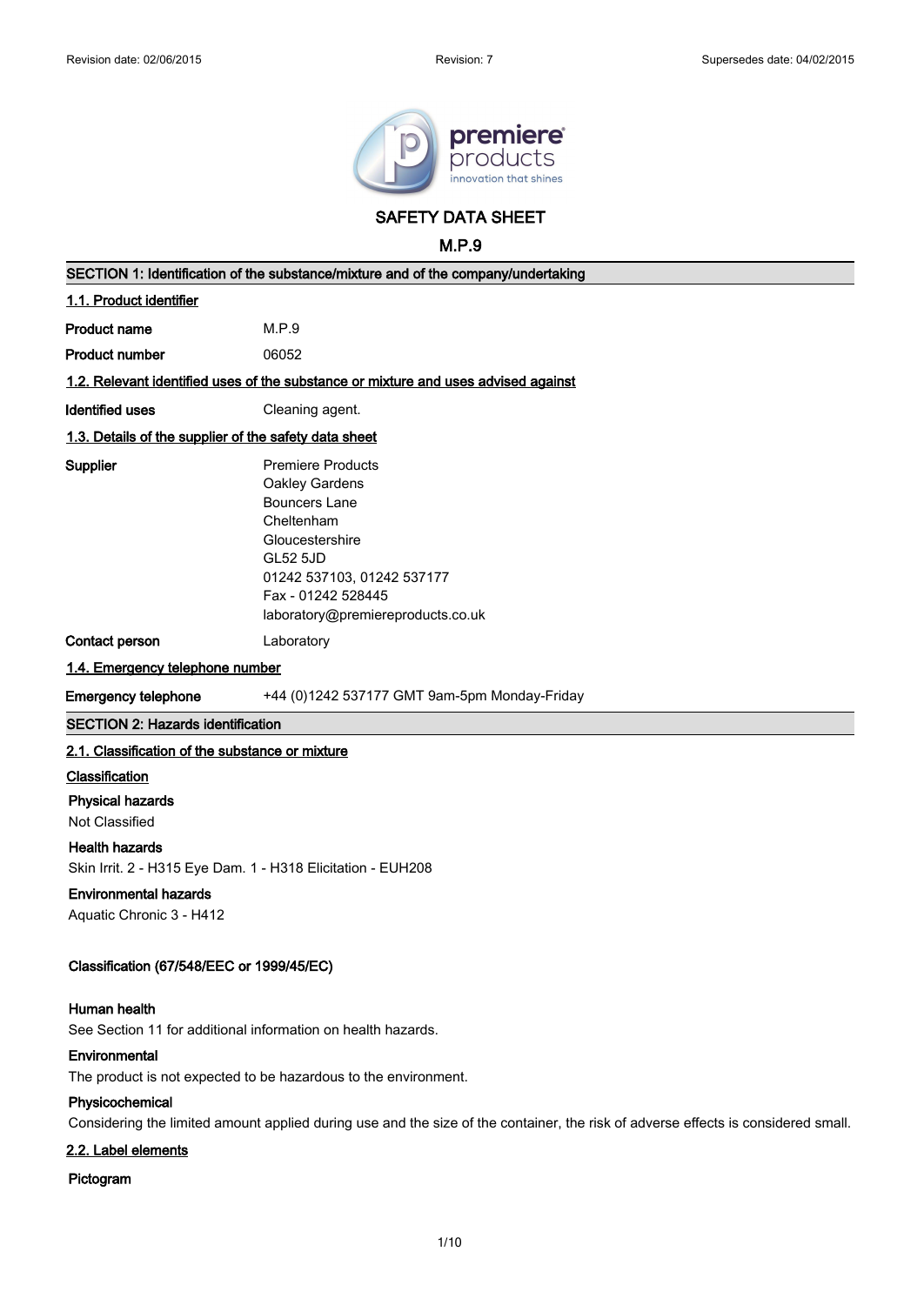

| Signal word                     | Danger                                                                             |
|---------------------------------|------------------------------------------------------------------------------------|
| <b>Hazard statements</b>        |                                                                                    |
|                                 | H315 Causes skin irritation.                                                       |
|                                 | H318 Causes serious eye damage.                                                    |
|                                 | H412 Harmful to aquatic life with long lasting effects.                            |
|                                 | EUH208 Contains Perfume. May produce an allergic reaction.                         |
| <b>Precautionary statements</b> |                                                                                    |
|                                 | P264 Wash contaminated skin thoroughly after handling.                             |
|                                 | P273 Avoid release to the environment.                                             |
|                                 | P280 Wear protective gloves/protective clothing/eye protection/face protection.    |
|                                 | P302+P352 IF ON SKIN: Wash with plenty of water.                                   |
|                                 | P305+P351+P338 IF IN EYES: Rinse cautiously with water for several minutes. Remove |
|                                 | contact lenses, if present and easy to do. Continue rinsing.                       |
|                                 | P310 Immediately call a POISON CENTER/doctor.                                      |
|                                 | P321 Specific treatment (see medical advice on this label).                        |
|                                 | P332+P313 If skin irritation occurs: Get medical advice/attention.                 |
|                                 | P362+P364 Take off contaminated clothing and wash it before reuse.                 |
|                                 | P501 Dispose of contents/container in accordance with national regulations.        |
| Contains                        | Dodecyl Benzene Sulphonic Acid, COCONUT DIETHANOLAMIDE                             |

# **2.3. Other hazards**

This product does not contain any substances classified as PBT or vPvB.

# **SECTION 3: Composition/information on ingredients**

# **3.2. Mixtures**

| 2-(2-Butoxyethoxy)Ethanol<br><b>CAS number: 112-34-5 EC number: 203-961-6</b> | 5-10%                                     |  |
|-------------------------------------------------------------------------------|-------------------------------------------|--|
| Classification                                                                | Classification (67/548/EEC or 1999/45/EC) |  |
| Eye Irrit. 2 - H319                                                           | Xi;R36.                                   |  |
| Dodecyl Benzene Sulphonic Acid                                                | $1 - 5%$                                  |  |
| CAS number: $85536-14-7$ EC number: $-$                                       |                                           |  |
|                                                                               |                                           |  |
| Classification                                                                | Classification (67/548/EEC or 1999/45/EC) |  |
| Acute Tox. 4 - H302                                                           |                                           |  |
| Skin Corr. 1C - H314                                                          |                                           |  |
| Eye Dam. 1 - H318                                                             |                                           |  |
| Aquatic Chronic 3 - H412                                                      |                                           |  |
| <b>COCONUT DIETHANOLAMIDE</b>                                                 | $1 - 5%$                                  |  |
| CAS number: 68603-42-9 EC number: 271-657-0                                   |                                           |  |
|                                                                               |                                           |  |
| Classification                                                                | Classification (67/548/EEC or 1999/45/EC) |  |
| Not Classified                                                                | Xi;R38,R41.                               |  |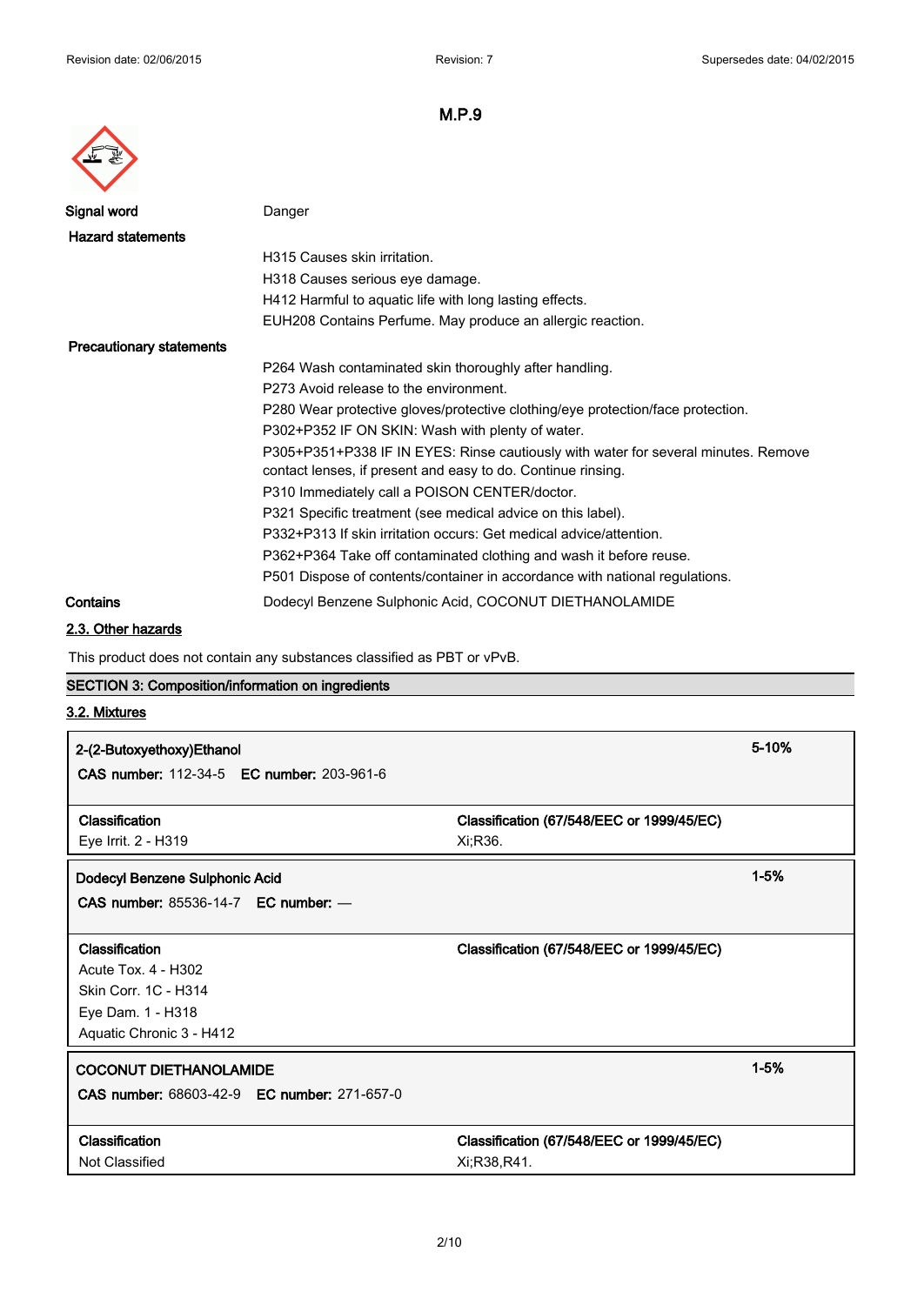# **M.P.9 SODIUM HYDROXIDE <1% CAS number:** 1310-73-2 **EC number:** 215-185-5 **Classification Classification (67/548/EEC or 1999/45/EC)** Skin Corr. 1A - H314 C;R35 **Perfume <1% CAS number:** — **EC number:** — **M factor (Acute) =** 1 **M factor (Chronic) =** 1 **Classification Classification (67/548/EEC or 1999/45/EC)** Skin Irrit. 2 - H315 Xn;R65. Xi;R36/38. N;R51/53. R43. Eye Dam. 1 - H318 Skin Sens. 1 - H317 Repr. 2 - H361 Asp. Tox. 1 - H304 Aquatic Acute 1 - H400 Aquatic Chronic 1 - H410 **SULPHURIC ACID ...% <1% CAS number:** 7664-93-9 **EC number:** 231-639-5 **Classification Classification (67/548/EEC or 1999/45/EC)** Skin Corr. 1A - H314 C;R35 Eye Dam. 1 - H318 The Full Text for all R-Phrases and Hazard Statements are Displayed in Section 16.

#### **SECTION 4: First aid measures**

#### **4.1. Description of first aid measures**

#### **Inhalation**

Remove affected person from source of contamination. Move affected person to fresh air at once. Get medical attention if any discomfort continues.

#### **Ingestion**

Rinse mouth thoroughly with water. Give plenty of water to drink. Do not induce vomiting. If vomiting occurs, the head should be kept low so that vomit does not enter the lungs. Get medical attention immediately.

#### **Skin contact**

Remove contaminated clothing immediately and wash skin with soap and water. Get medical attention if irritation persists after washing.

## **Eye contact**

Remove any contact lenses and open eyelids wide apart. Continue to rinse for at least 15 minutes. Continue to rinse for at least 15 minutes and get medical attention.

#### **4.2. Most important symptoms and effects, both acute and delayed**

#### **Inhalation**

May cause sensitisation or allergic reactions in sensitive individuals.

#### **Ingestion**

May cause stomach pain or vomiting.

#### **Skin contact**

The product is considered to be a low hazard under normal conditions of use.

#### **Eye contact**

The product is considered to be a low hazard under normal conditions of use.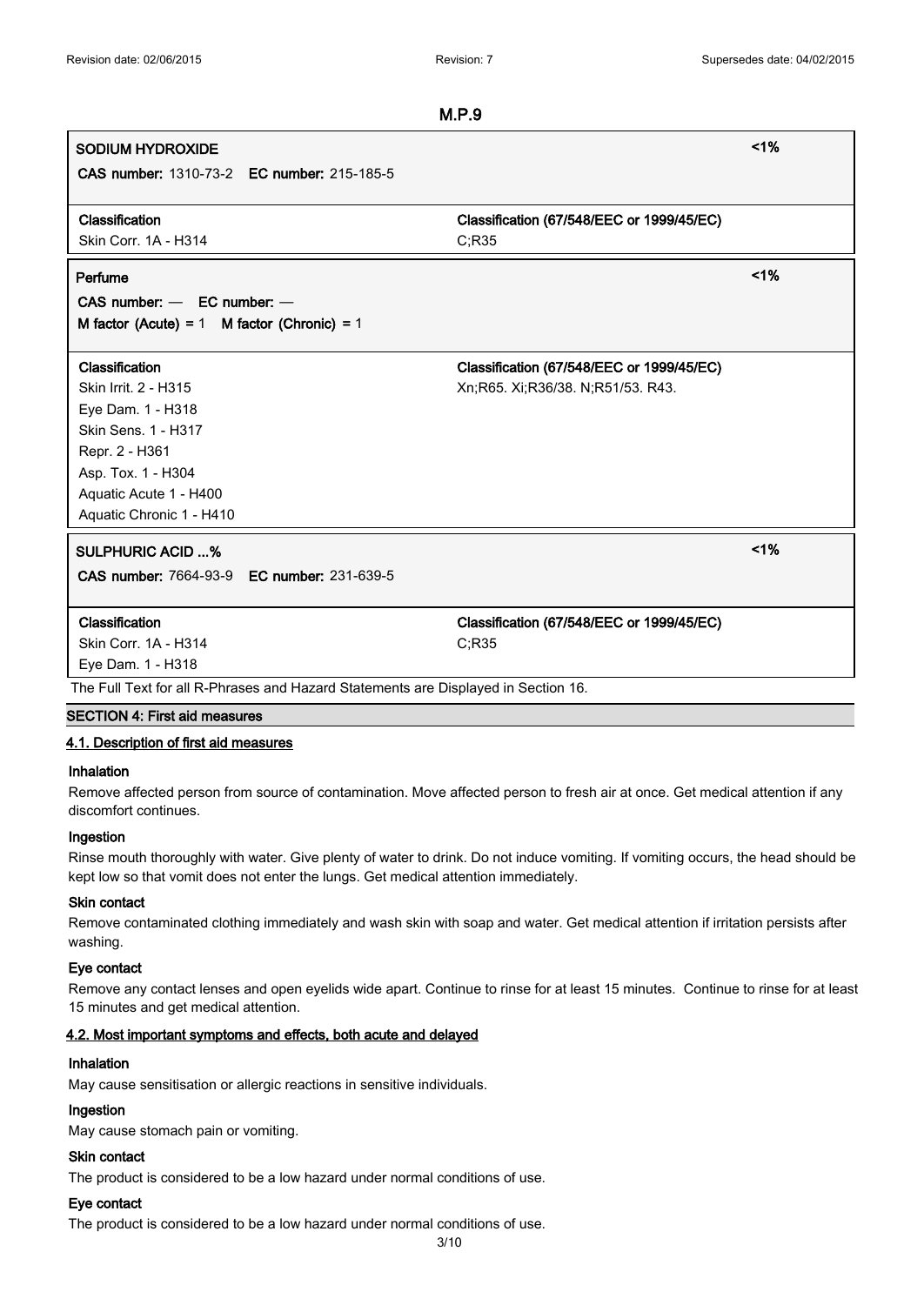## **4.3. Indication of any immediate medical attention and special treatment needed**

#### **Notes for the doctor**

Treat symptomatically.

## **SECTION 5: Firefighting measures**

#### **5.1. Extinguishing media**

#### **Suitable extinguishing media**

Extinguish with foam, carbon dioxide, dry powder or water fog.

#### **5.2. Special hazards arising from the substance or mixture**

#### **Specific hazards**

No unusual fire or explosion hazards noted.

#### **Hazardous combustion products**

Does not decompose when used and stored as recommended.

#### **5.3. Advice for firefighters**

#### **Protective actions during firefighting**

Control run-off water by containing and keeping it out of sewers and watercourses.

#### **Special protective equipment for firefighters**

Use air-supplied respirator, gloves and protective goggles.

#### **SECTION 6: Accidental release measures**

#### **6.1. Personal precautions, protective equipment and emergency procedures**

#### **Personal precautions**

No action shall be taken without appropriate training or involving any personal risk.

#### **6.2. Environmental precautions**

#### **Environmental precautions**

Do not discharge into drains or watercourses or onto the ground.

#### **6.3. Methods and material for containment and cleaning up**

## **Methods for cleaning up**

Absorb in vermiculite, dry sand or earth and place into containers. Place waste in labelled, sealed containers. Flush away spillage with plenty of water.

## **6.4. Reference to other sections**

#### **Reference to other sections**

For waste disposal, see Section 13.

#### **SECTION 7: Handling and storage**

## **7.1. Precautions for safe handling**

## **Usage precautions**

Read and follow manufacturer's recommendations.

#### **Advice on general occupational hygiene**

Do not eat, drink or smoke when using this product.

#### **7.2. Conditions for safe storage, including any incompatibilities**

#### **Storage precautions**

Store in tightly-closed, original container in a dry, cool and well-ventilated place.

#### **Storage class**

Chemical storage.

#### **7.3. Specific end use(s)**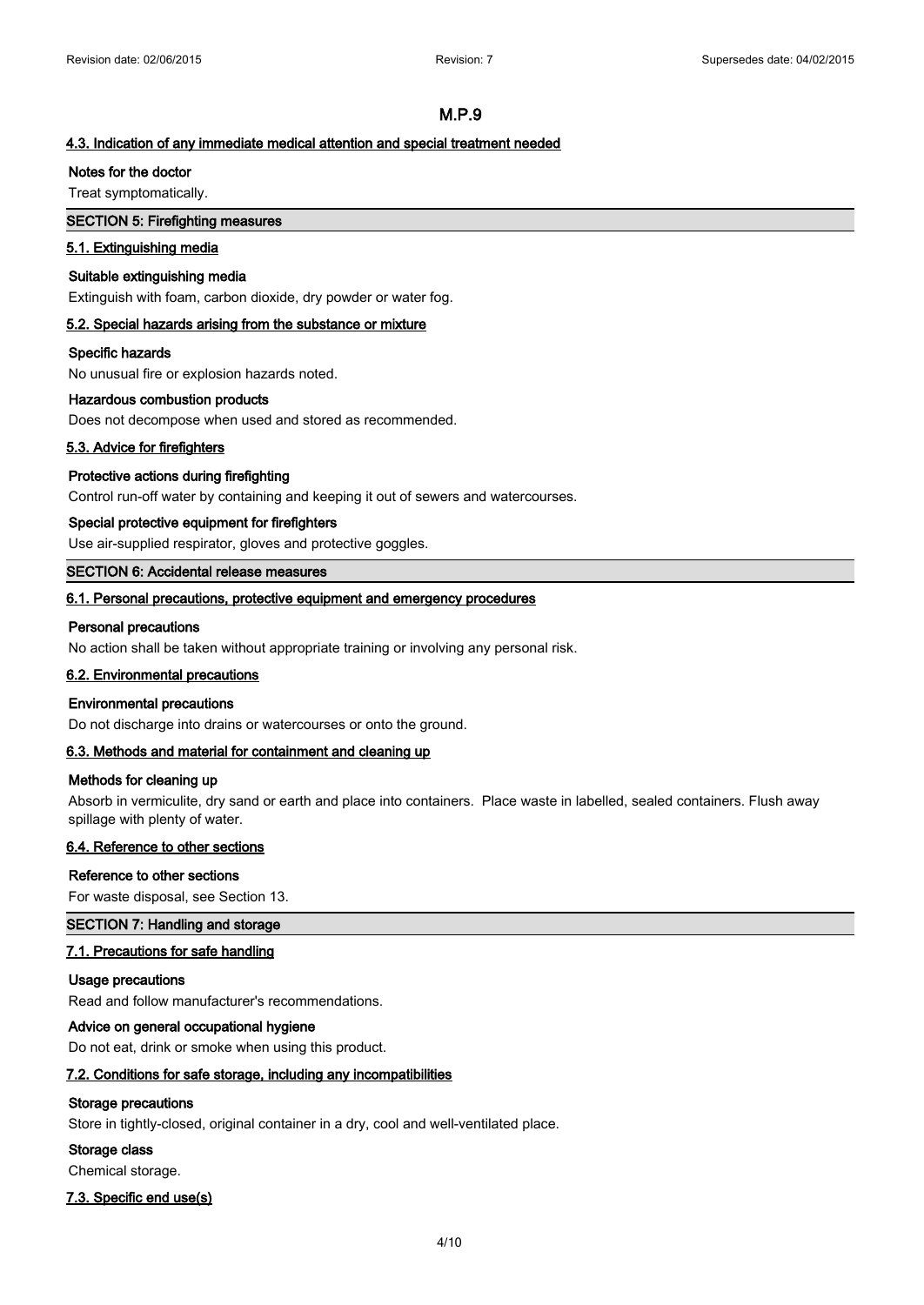### **Specific end use(s)**

The identified uses for this product are detailed in Section 1.2.

#### **SECTION 8: Exposure Controls/personal protection**

#### **8.1. Control parameters**

#### **Occupational exposure limits**

#### **2-(2-Butoxyethoxy)Ethanol**

Long-term exposure limit (8-hour TWA): WEL 10 ppm 67.5 mg/m3 Short-term exposure limit (15-minute): WEL 15 ppm 101.2 mg/m3

## **SODIUM HYDROXIDE**

Long-term exposure limit (8-hour TWA): WEL Short-term exposure limit (15-minute): WEL 2 mg/m3

#### **SULPHURIC ACID ...%**

Long-term exposure limit (8-hour TWA): WEL 0.05 mg/m3 mist (thoracic fraction)

WEL = Workplace Exposure Limit

## **Ingredient comments**

WEL = Workplace Exposure Limits

## **8.2. Exposure controls**

#### **Protective equipment**







# **Eye/face protection**

Wear eye protection.

#### **Hand protection**

Wear protective gloves. It is recommended that chemical-resistant, impervious gloves are worn.

## **Other skin and body protection**

Wear suitable protective clothing as protection against splashing or contamination.

#### **Hygiene measures**

When using do not eat, drink or smoke.

#### **Respiratory protection**

No specific recommendations.

#### **Environmental exposure controls**

Keep container tightly sealed when not in use.

## **SECTION 9: Physical and Chemical Properties**

## **9.1. Information on basic physical and chemical properties**

#### **Appearance**

Clear liquid.

#### **Colour**

Blue.

## **Odour**

Solvent. Perfume.

## **Odour threshold**

Not available.

**pH**

pH (concentrated solution): 12.0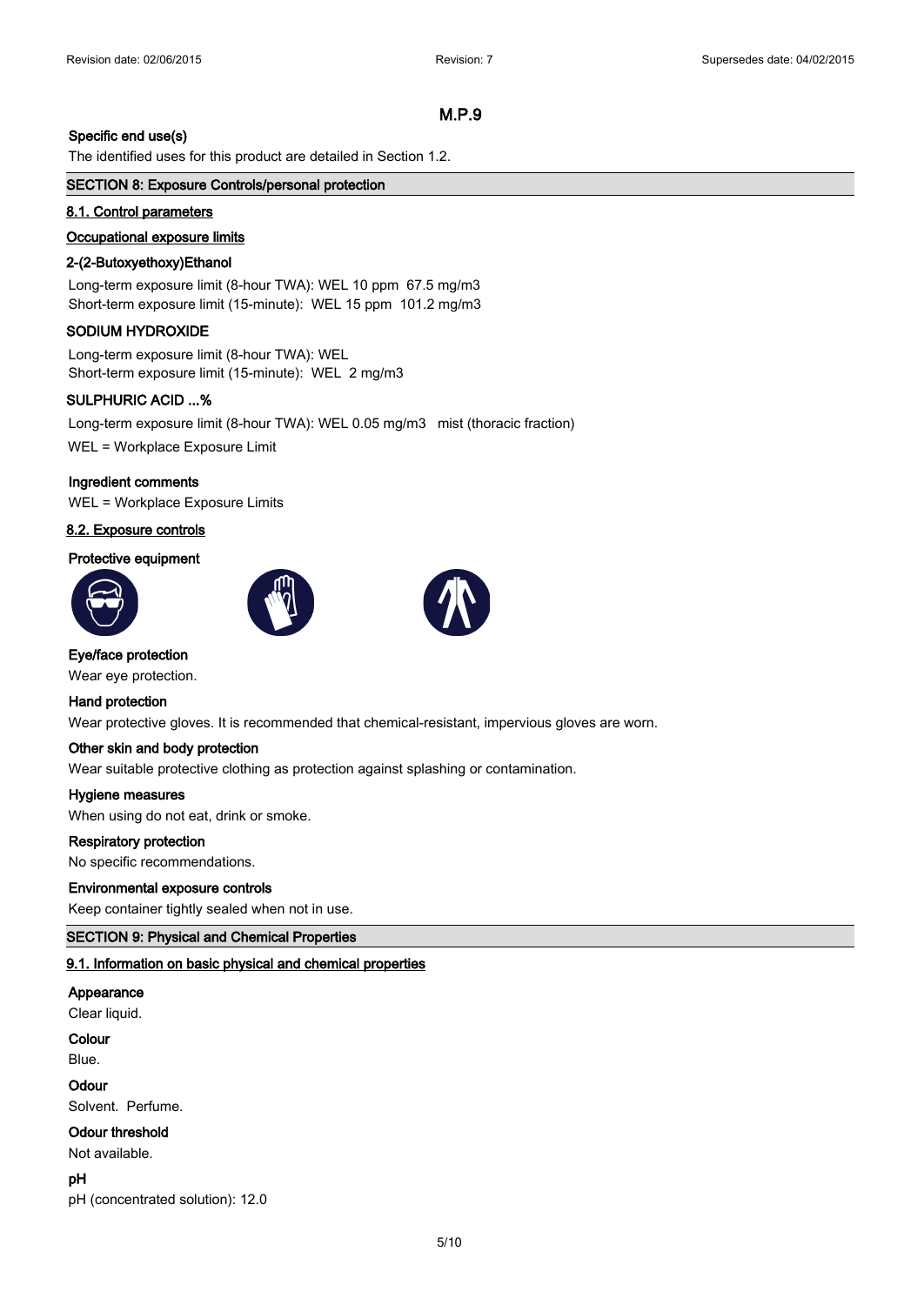# **Melting point**

Not available.

# **Initial boiling point and range**

Not available.

## **Flash point** Not available.

**Evaporation rate**

## Not available.

**Evaporation factor** Not available.

# **Flammability (solid, gas)**

Not available.

# **Upper/lower flammability or explosive limits**

Not available.

## **Other flammability**

Not available.

# **Vapour pressure**

Not available.

## **Vapour density** Not available.

**Relative density**

# Not available. **Bulk density**

1.025 kg/l

## **Solubility(ies)** Soluble in water.

**Partition coefficient** Not available.

# **Auto-ignition temperature** Not available.

**Decomposition Temperature**

Not available. **Viscosity**

<10 cP @ 20°C

# **Explosive properties**

Not available.

**Explosive under the influence of a flame** Not considered to be explosive.

# **Oxidising properties**

Not available.

## **Comments**

Information declared as "Not available" or "Not applicable" is not considered to be relevant to the implementation of the proper control measures.

## **9.2. Other information**

#### **Refractive index**

14.0%

## **SECTION 10: Stability and reactivity**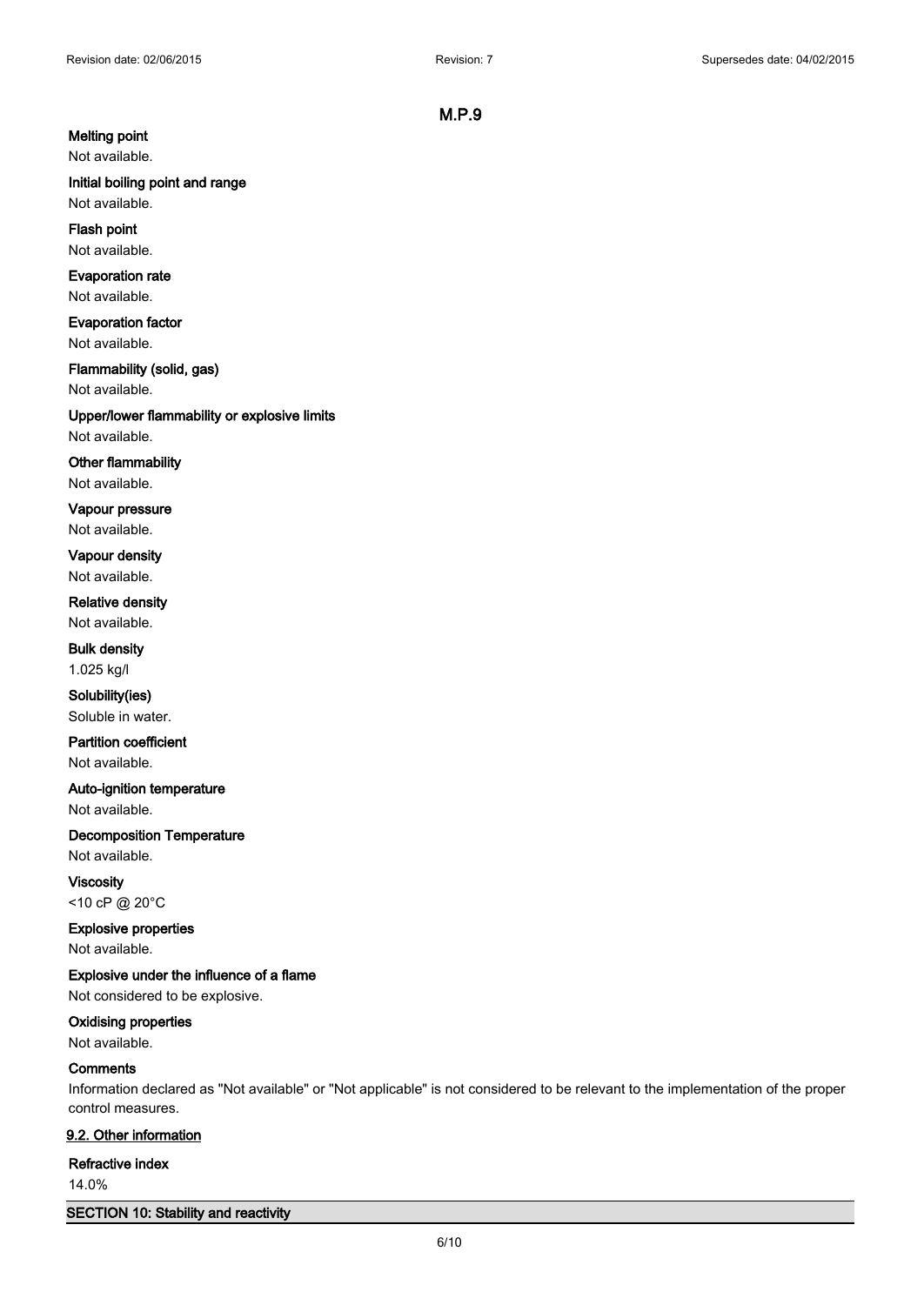## **10.1. Reactivity**

The following materials may react with the product: Strong acids.

#### **10.2. Chemical stability**

#### **Stability**

Stable at normal ambient temperatures and when used as recommended.

#### **10.3. Possibility of hazardous reactions**

Under normal conditions of storage and use, no hazardous reactions will occur.

### **10.4. Conditions to avoid**

Avoid exposure to high temperatures or direct sunlight.

#### **10.5. Incompatible materials**

#### **Materials to avoid**

Strong acids.

#### **10.6. Hazardous decomposition products**

Does not decompose when used and stored as recommended.

## **SECTION 11: Toxicological information**

#### **11.1. Information on toxicological effects**

#### **Toxicological effects**

No information available.

#### **Acute toxicity - oral**

Not available.

**ATE oral (mg/kg)** 19,333.08586983

## **Acute toxicity - dermal**

Not available.

## **Acute toxicity - inhalation**

Not available.

## **Skin corrosion/irritation**

## **Extreme pH**

= 11.5 Skin Corrosivity Report Undertaken - 3188/0008 Non Corrosive to skin.

## **Serious eye damage/irritation**

Not available.

# **Respiratory sensitisation**

Not available.

# **Germ cell mutagenicity**

**Genotoxicity - in vitro** Not available.

## **Genotoxicity - in vivo** Not available.

**Carcinogenicity** Not available.

# **Reproductive toxicity**

**Reproductive toxicity - fertility**

Not available.

## **Reproductive toxicity - development**

Not available.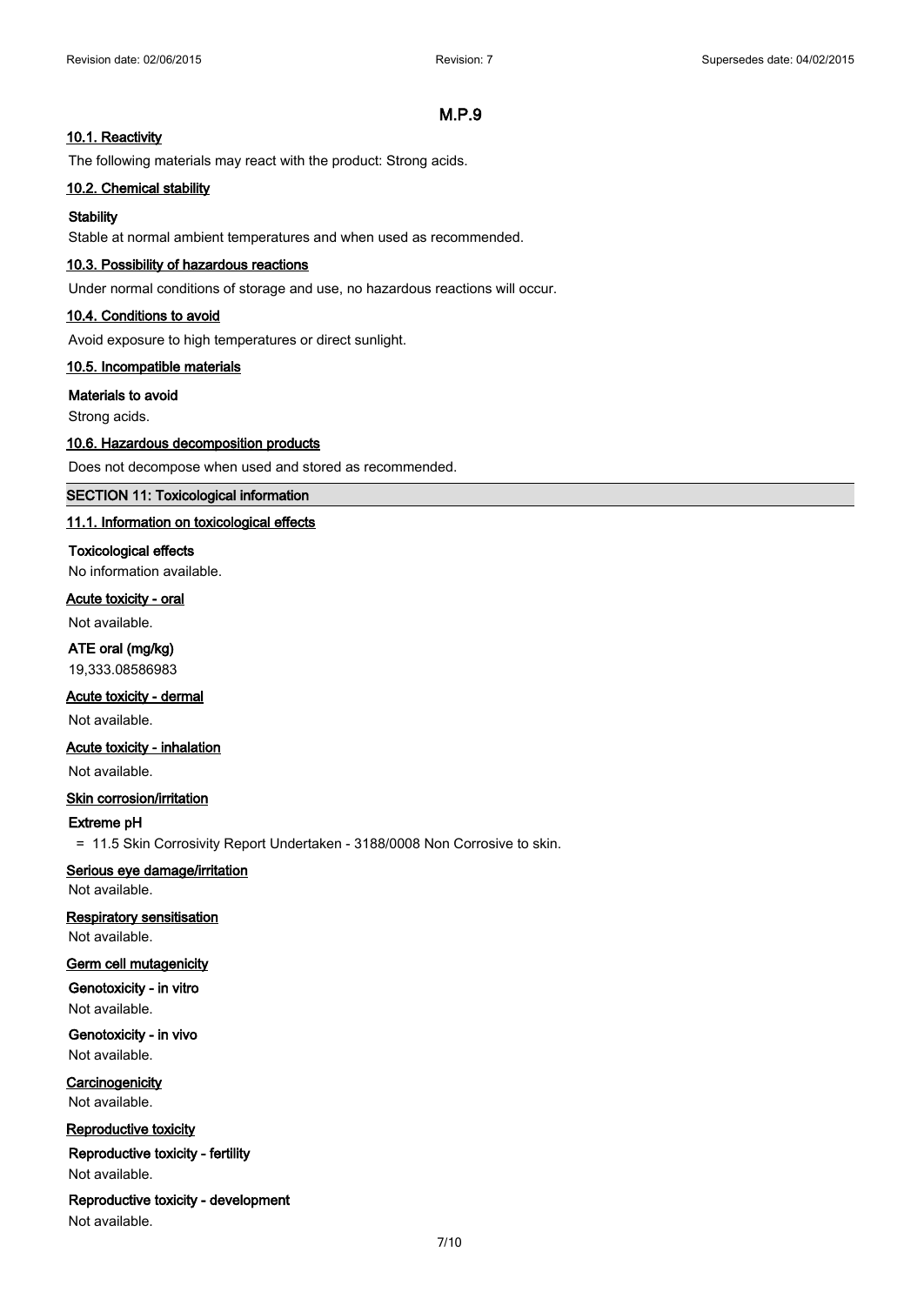# **Specific target organ toxicity - single exposure**

# **STOT - single exposure**

Not available. **Target organs** No specific target organs known.

# **Specific target organ toxicity - repeated exposure**

# **STOT - repeated exposure**

Not available.

# **Target organs**

No specific target organs known.

# **Aspiration hazard**

Not known.

# **Inhalation**

May cause sensitisation or allergic reactions in sensitive individuals.

## **Ingestion**

May cause stomach pain or vomiting.

## **Skin contact**

The product is considered to be a low hazard under normal conditions of use.

## **Eye contact**

The product is considered to be a low hazard under normal conditions of use.

## **Target organs**

No specific target organs known.

## **SECTION 12: Ecological Information**

## **Ecotoxicity**

There are no data on the ecotoxicity of this product.

## **12.1. Toxicity**

## **12.2. Persistence and degradability**

## **Persistence and degradability**

The product is biodegradable. The surfactant(s) contained in this product complies(comply) with the biodegradability criteria as laid down in Regulation (EC) No. 648/2004 on detergents. Data to support this assertion are held at the disposal of the competent authorities of the Member States and will be made available to them at their direct request, or at the request of a detergent manufacturer.

## **12.3. Bioaccumulative potential**

The product does not contain any substances expected to be bioaccumulating.

**Partition coefficient** Not available.

## **12.4. Mobility in soil**

## **Mobility**

The product is soluble in water.

## **12.5. Results of PBT and vPvB assessment**

This product does not contain any substances classified as PBT or vPvB.

## **12.6. Other adverse effects**

None known.

## **SECTION 13: Disposal considerations**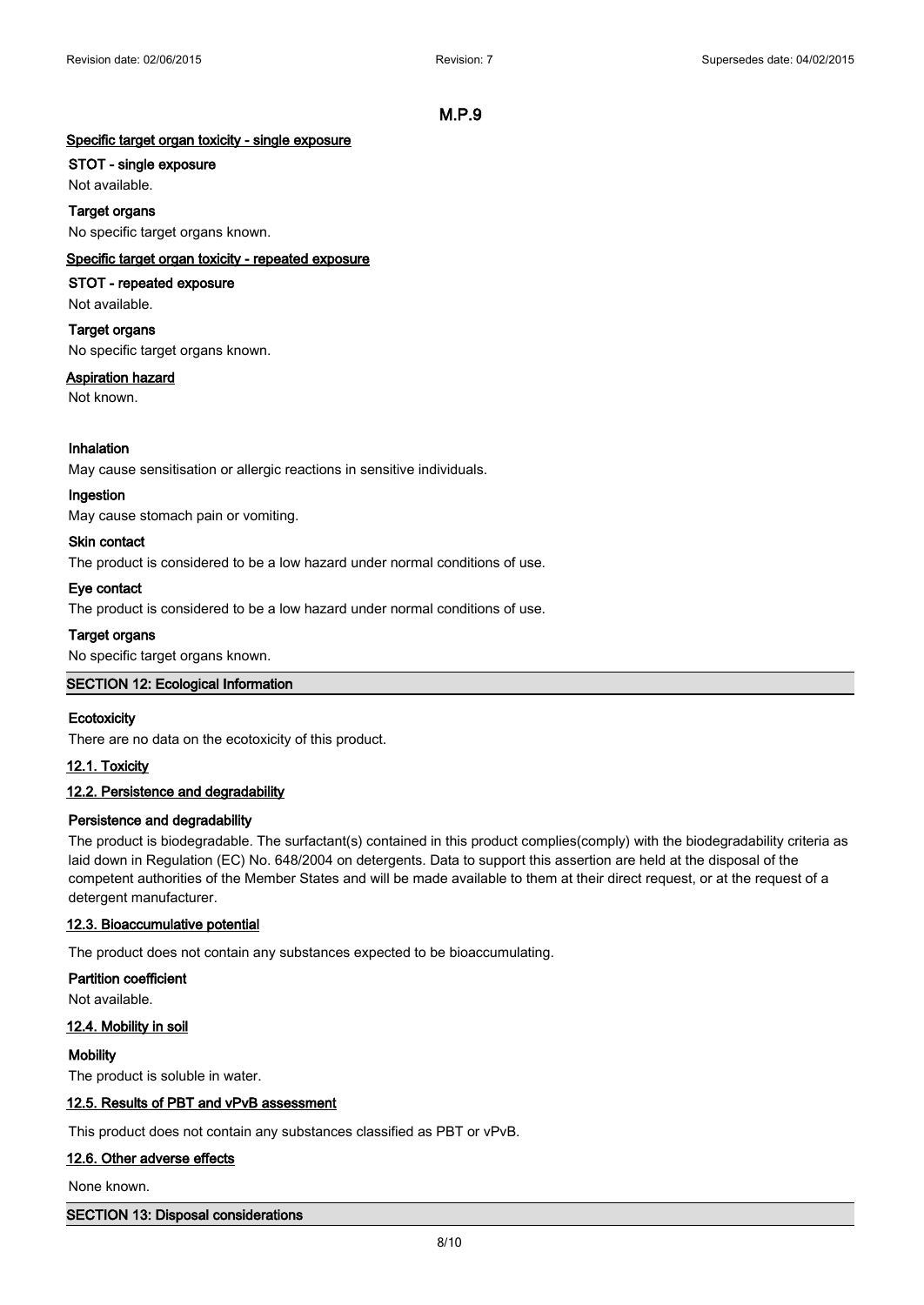## **13.1. Waste treatment methods**

## **General information**

Waste is classified as hazardous waste.

#### **Disposal methods**

Dispose of waste to licensed waste disposal site in accordance with the requirements of the local Waste Disposal Authority.

## **SECTION 14: Transport information**

**General** The product is not covered by international regulations on the transport of dangerous goods (IMDG, IATA, ADR/RID).

## **14.1. UN number**

No information required.

## **14.2. UN proper shipping name**

No information required.

## **14.3. Transport hazard class(es)**

No information required.

#### **14.4. Packing group**

No information required.

## **14.5. Environmental hazards**

#### **Environmentally hazardous substance/marine pollutant**

No.

#### **14.6. Special precautions for user**

No information required.

## **14.7. Transport in bulk according to Annex II of MARPOL73/78 and the IBC Code**

Not applicable.

## **SECTION 15: Regulatory information**

## **15.1. Safety, health and environmental regulations/legislation specific for the substance or mixture**

## **National regulations**

The Control of Substances Hazardous to Health Regulations 2002 (SI 2002 No. 2677) (as amended).

#### **EU legislation**

Regulation (EC) No 1272/2008 of the European Parliament and of the Council of 16 December 2008 on classification, labelling and packaging of substances and mixtures (as amended).

## **15.2. Chemical safety assessment**

No chemical safety assessment has been carried out.

## **SECTION 16: Other information**

| <b>Issued by</b>     | Health & Safety Officer |
|----------------------|-------------------------|
| <b>Revision date</b> | 02/06/2015              |
| Revision             |                         |
| Supersedes date      | 04/02/2015              |
| SDS number           | 5                       |
| Risk phrases in full |                         |